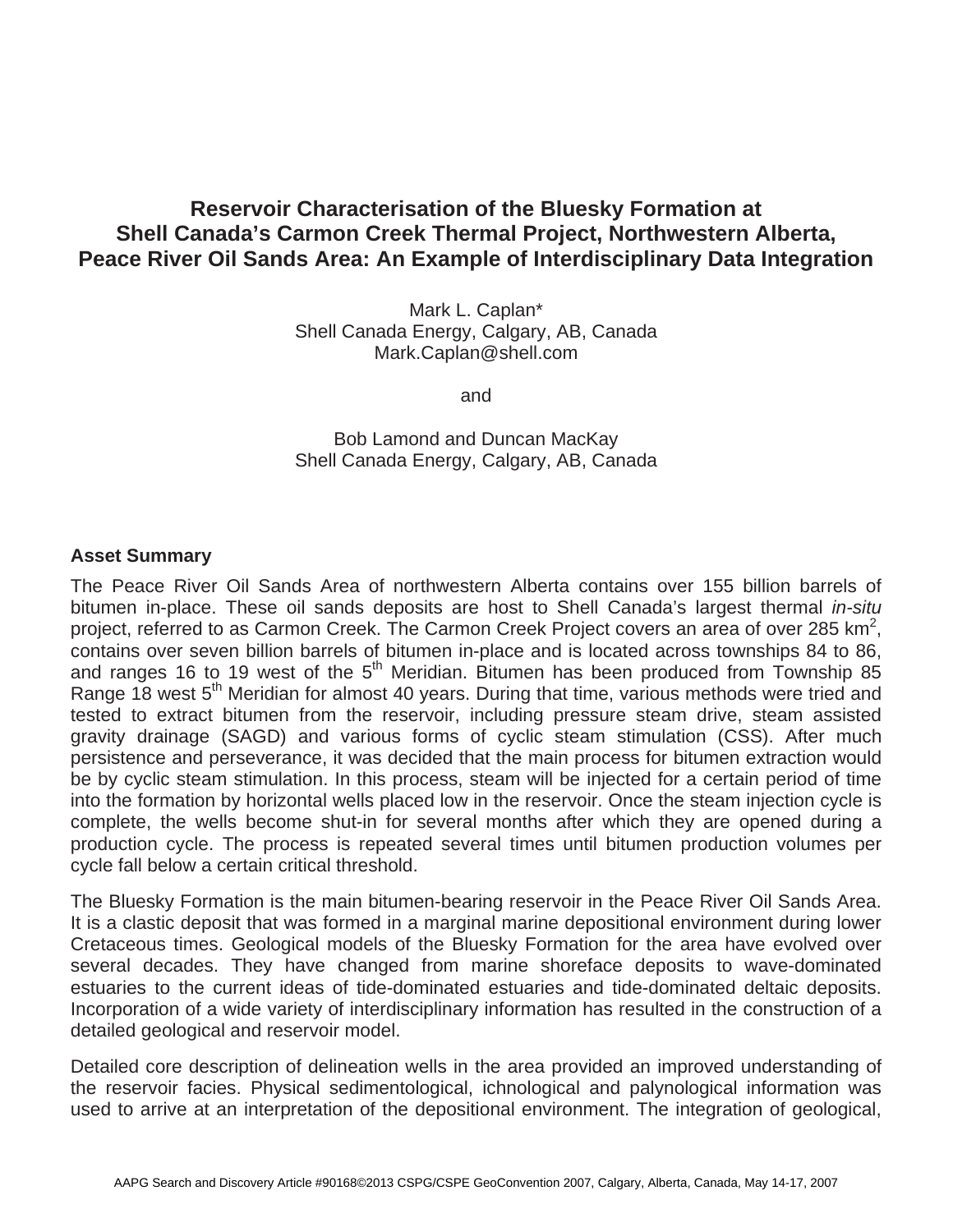petrophysical and geophysical data has provided a clearer picture of the reservoir distribution, its extent and the variability of reservoir quality. Not only has the construction of a reservoir model provided us with a clearer understanding of the reservoir geometry and internal quality, but it has also helped in resolving the geographical location of thermal CSS pads and the vertical placement of these wells within the reservoir.

## **Reservoir Description**

Bitumen within the Bluesky reservoir was originally trapped as oil and contained by the existence of top, basal and lateral seals. The Wilrich Member, a widespread marine shale that was deposited during a significant marine transgression, overlies the Bluesky Formation. This shale acts as an effective top seal to the reservoir. The Bluesky Formation unconformably overlies the Lower Cretaceous Gething Formation that comprises a series of interbedded sandstones, siltstones and mudstones deposited in a delta plain environment. The Gething Formation displays variable thickness (0 to 30 metres) as it infills palaeotopography of the underlying Mississippian Debolt carbonates. The Debolt Formation is a tight carbonate that acts as both a basal and a lateral seal to the bitumen-bearing Bluesky reservoir sands wherever the Gething does not occur.

The Bluesky Formation comprises a 20 to 30 metre thick sand, which is divided into two intervals. The lowest interval is referred to as the Deltaic Interval and the upper one as the Estuarine Interval. These names reflect the depositional interpretations assigned to them. The lower sand interval was deposited as part of a tide-dominated delta plain, consisting of feeder channels to the east and sandy tidal bars at the mouth of the delta to the west. Laminated, thin clays drape ripple bedforms and foresets of cross-beds throughout the entire deltaic region. In contrast; the estuarine interval is interpreted as a tide-dominated estuary based on process sedimentological evidence and the distribution of facies associations. The head of the estuary, to the east, exhibits evidence of stacked tidal channels. Each is characterised by a sharp base, cross-bedded sands that pass up into an abandonment facies characterised by wavy- to flaser-bedded sands containing rare *Planolites* traces. The feeder channels pass westward into upper flow regime tidal flats characterised by parallel-laminated to ripple laminated fine-grained sand beds. Further to the west, the tidal flats pass into cross-bedded sands deposited as tidal sand bars towards the mouth of the estuary. Trace fossils in both intervals are rare.

Each reservoir interval demonstrates contrasting reservoir quality. It has been demonstrated through petrographical and petrophysical means, that the Deltaic sand ranges from fine- to course-grained, exhibits a low clay content and has a horizontal permeability in the range of several Darcies. In comparison, the Estuarine Interval is fine-grained, exhibits a higher clay content and displays permeabilities in the 100's of millidarcies This contrast in reservoir quality can influence the behaviour of steam injection and bitumen production. Optimal placement of thermal wells will be crucial in maximising bitumen recovery from both intervals.

## **Construction of Reservoir Model**

The reservoir model was constructed from the understanding of the geological model. The geological model was built from sedimentological interpretations that were contained within a stratigraphic framework for the reservoir. The first step in construction of the reservoir model was generation of a structural model of the reservoir. This was conducted by integration of 1600 km of  $2$ -D and 7.5 km<sup>2</sup> of 3-D seismic data from which the top and base of the Bluesky and top Debolt carbonates were interpreted. The seismically-defined reservoir structure was tied to well control and the resulting structure maps were imported into the modelling package. The structural surfaces were QC'ed against well picks in the reservoir model, and the reservoir model was made to honour the stratigraphic architecture. The second step was to honour the facies information of